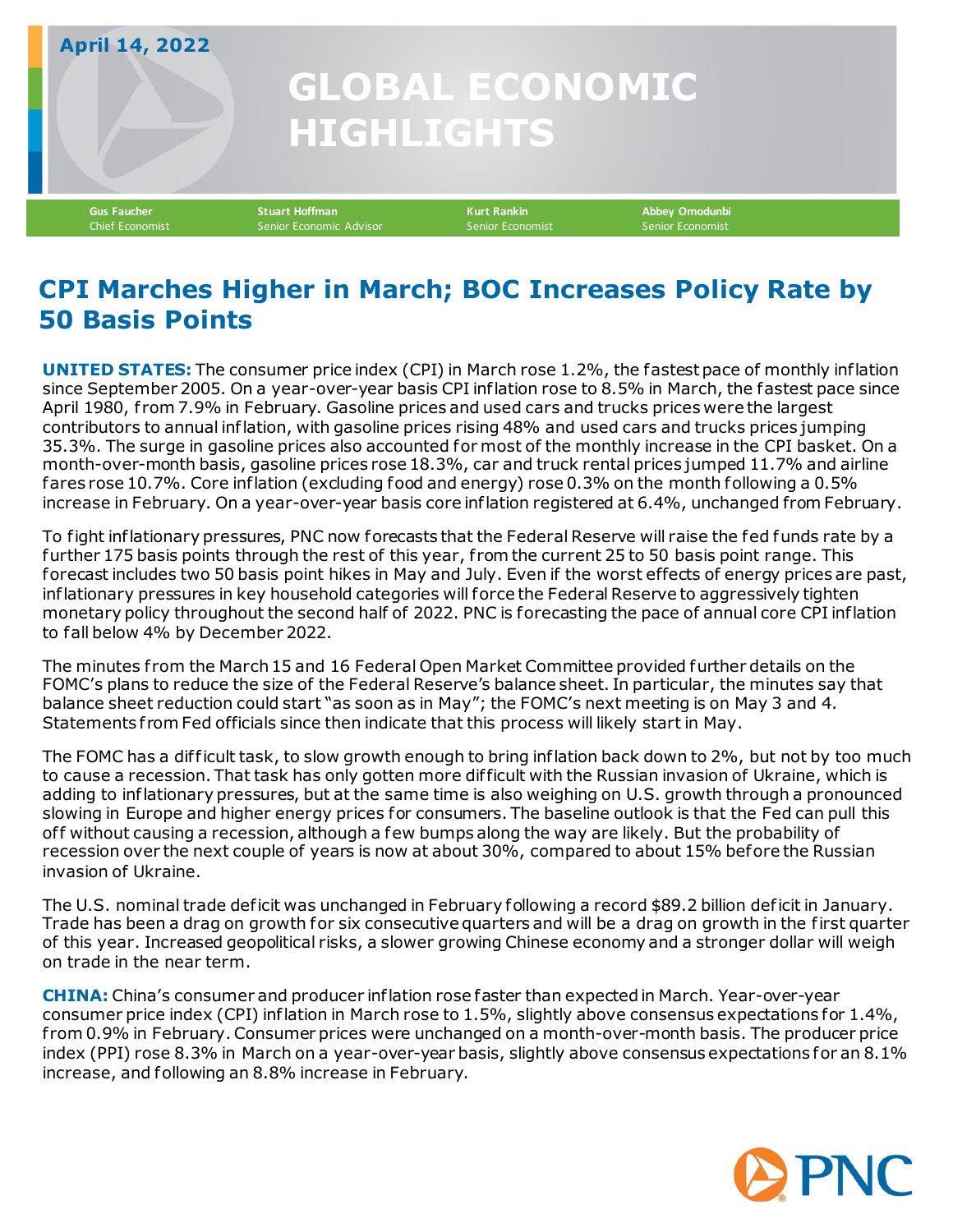## **GLOBAL ECONOMIC HIGHLIGHTS**

Services sector activity contracted at the sharpest pace since February 2020 as renewed coronavirus outbreaks and COVID lockdowns weighed on mobility. The Caixin services PMI in March slumped to 42, the lowest level since February 2020, from 50.2 in February. A reading above 50 indicates growth while a reading below 50 suggest contraction. The Caixin PMI surveys were concluded on March 25, three days before Shanghai was locked down, and the drop in the index likely understates the contraction in China's services sector.

China's economy has faced downward pressures in recent months f rom renewed COVID outbreaks and lockdowns. With mild inflation and slower growth, the People's Bank of China (PBoC) will cut its policy rates further this year to stimulate the economy.

**JAPAN:** Producer prices in March rose faster than expected as rising commodity prices and supply-chain disruptions weighed on businesses. The producer price index (PPI) in March rose 9.5% on a year-over-year basis, near the fastest pace in over four decades. This was above the consensus expectation for a 9.2% increase, and followed a 9.7% increase in February. February's increase is producer prices was the biggest since 1980. The raw materials subcomponent led the way in March, rising 50% on a year-over-year basis, while the intermediate materials subcomponent rose 16.1%. While PPI inflation has been accelerating in the past year, consumer price inflation (CPI) has remained relatively tame. Year-over-year CPI inflation in February was a small 0.9%. and the BOJ will maintain an ultra-dovish stance for the foreseeable future to stimulate higher inflation.

**EUROZONE:** PNC Economics expects the European Central Bank (ECB) to keep monetary policy unchanged and stay hawkish when central bankers meet on April 14. With inflation surprising to the upside in March and persistent geopolitical risks, the ECB will remain focused on growth. Risks to the Euro area outlook are tilted to the downside. The Russia-Ukraine crisis remains a big geopolitical risk and the outcome of the French election is a country-specific risk.

Retail sales in February rose by a modest 0.3% on the month following a 0.2% increase in January. On a year-over-year basis, retail sales rose 5%, following an 8.4% increase in January.

**INDIA:** As expected, the Reserve Bank of India (RBI) kept its policy repurchase rate unchanged at 4% when policymakers met on April 8. The accompanying statement was hawkish, with the RBI focusing on inflation for the first time since the pandemic started. The Monetary Policy Committee (MPC) noted that it has "decided to remain accommodative while focusing on withdrawal of accommodation to ensure that inflation remains within the target going forward, supporting growth." The RBI raised its inflation forecast for the fiscal year through March 2023 to 5.7% f rom 4.5% and cut its real GDP growth forecast for the same period to 7.2% f rom 7.8%.

CPI inflation in March surprised to the upside, as prices rose 7.0% on a year-over-year basis, faster than consensus expectations for a 6.4% increase, and following a 6.1% increase in February. Fuels, food, and housing were the largest contributors to inflation in February. CPI inflation has overshot the RBI's 2% to 6% target range for three straight months and inflation risks are tilted to the upside.

**CANADA:** Canada's unemployment rate fell in March to an all-time low 5.3% as the labor market recovery continued. Employment rose by 72,500 in March or 0.4%; an equivalent increase in U.S. payrolls would add 557,000 jobs. Af ter March's increase, household employment in Canada is now 2.3% above its level in February 2020.

The value of building permits in February jumped an astonishing 21% on the month to a record \$12.4 billion, following an 8.2% decline in January. Canada's housing sector has been on a tear for over a decade and the government has enacted several measures in recent years in response to fears of an impending crisis. In the 2022 budget released on April 7, the government introduced a two-year ban on foreign home buyers and higher taxes for people who sell their home within a year af ter purchasing.

As expected, the Bank of Canada (BoC) increased its policy rate by a half percentage point to 1% when central bankers met on April 13. PNC Economics expects the BOC to increase its policy rate by another 50